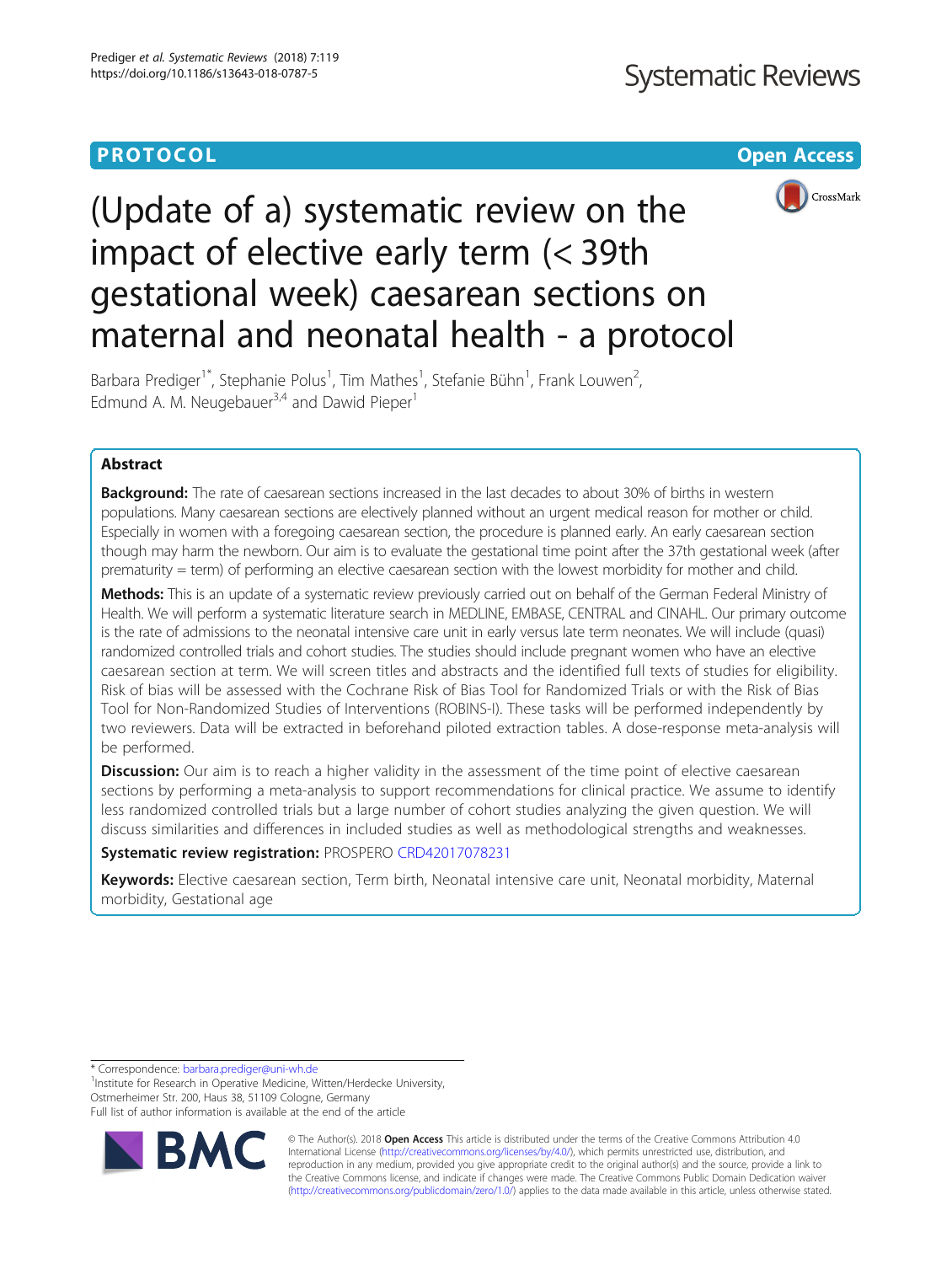# Background

In the last decades, the rates of caesarean section in western countries have increased to about 30% of all births [\[1](#page-4-0)]. The World Health Organization (WHO) states that there is no medical reason for a higher rate of caesarean sections than  $10-15%$ , though  $[2, 3]$  $[2, 3]$  $[2, 3]$ . One can assume a high number of caesarean sections planned electively without an urgent medical need in women or children. It is in recent discussion when the optimal time point of performing an elective caesarean section could be. According to an analysis of 63 English NHS trusts in which women were undergoing elective caesarean sections, 97% of elective caesarean sections are performed beyond  $37th + 0$  gestational week [[4\]](#page-4-0). There are two guidelines "Caesarean Section" by NICE and "Birth after previous caesarean birth" by the Royal College for Obstetricians & Gynaecologists which support the thesis that the later the section is performed, the risk for respiratory morbidity of the newborn decreases [[5,](#page-4-0) [6\]](#page-4-0). The NICE guideline was first published in 2004. The analysis of the NHS trusts showed an increase of caesarean sections ≥ 39th gestational week from 39% in 2000 to 63% in 2009 [\[4](#page-4-0)].

For a development in childbirth towards more electively planned caesarean sections, it is essential to provide a time point for the caesarean section with the lowest risk for mother and child.

The most common reason for performing an elective caesarean section is a previous caesarean section. Even though vaginal birth after caesarean section (VBAC) is recommended for the majority of women, a recent study showed that in the UK, only 50% of women with previous caesarean section would undergo VBAC in English NHS trusts [\[7\]](#page-5-0). In the USA, the rate of VBAC was only about 10% in 2007 [[8\]](#page-5-0).

Women with a scarred uterus may have diverse risks in following pregnancies. Especially with the growing unborn in the last weeks of pregnancy, the risk of scar rupture may increase [[9\]](#page-5-0). A higher risk of bleeding needing transfusion and injuries at the bladder is assumed. Even higher mortality rate might be connected to a late term elective caesarean. These risks do not touch women without prior caesarean section/ intact uterus. But labor can occur earlier than the planned time point of caesarean section, and this may result in an emergency caesarean section [\[10](#page-5-0)]. These assumptions lead to a practice of early term elective caesareans.

On the other hand, the newborn even though at term (37th pregnancy week) is under risk for various disorders. Especially respirational severities are linked to an early term caesarean section. Lungs are mature in 37th gestational week, but neonates born by caesarean have a general higher risk of respiratory disorders [[11\]](#page-5-0). The longer an unborn is kept in the uterus, it gains more weight and becomes more resistant.

On behalf of the German Federal Ministry of Health, a systematic review was performed in 2016 to analyze these concerns [[12\]](#page-5-0). We performed a systematic search in May 2016 in MEDLINE, EMBASE, CENTRAL and CINAHL. Search results were screened and assessed for eligibility by two reviewers independently. Data were extracted in Review Manager 5.3, and risk of bias was assessed in randomized controlled trials (RCT) with the Cochrane risk of bias tool and in cohort studies with the Newcastle-Ottawa Scale (NOS) by two reviewers independently  $[13, 14]$  $[13, 14]$  $[13, 14]$  $[13, 14]$  $[13, 14]$ . Meta-analyses were performed for each outcome when study data were not too heterogeneous. Gestational weeks compared were  $37th + 0$  until  $38th + 7$  versus  $\geq 39th + 0$  weeks. We included 30 studies covering 982,425 patients. Except one RCT, we only included cohort studies. The primary outcome NICU admission showed a significant higher rate in the 37th–38th weeks group (relative risk 1.78 [95% CI 1.55, 2.06]). The review is only available in German  $[12]$  $[12]$ . Herewith, we will update this review and also will broaden the perspective to an international context. We aim to expand the reach of the findings with this update in English. Moreover, we will perform another meta-analysis which, as we assume, shows a linear time-response relationship.

We aim to analyze with a systematic review of the literature whether:

- There is an increased risk of mortality for mothers with a full term (39th pregnancy week) elective caesarean section compared to early term caesarean section
- There is a decreasing risk for the newborn for mortality and Neonatal Intensive Care Unit (NICU) admission in full term caesarean section compared to early term caesarean section

# Methods/design

# Eligibility criteria

We will include women with a planned caesarean section at term  $(≥ 37th$  gestational week), regardless if it is first caesarean or repeated caesarean section. The population will be limited to WHO Stratum A. This covers states with very low child and very low adult mortality including Western Europe, North America and various Western Pacific states [[15\]](#page-5-0). We chose this stratum not only because of the very low general mortality but also because of a comparable caesarean section rate. We did not define any other exclusion criteria regarding to the population. We will include studies with single and multiple pregnancies. If a study includes exclusively multiple pregnancies, we will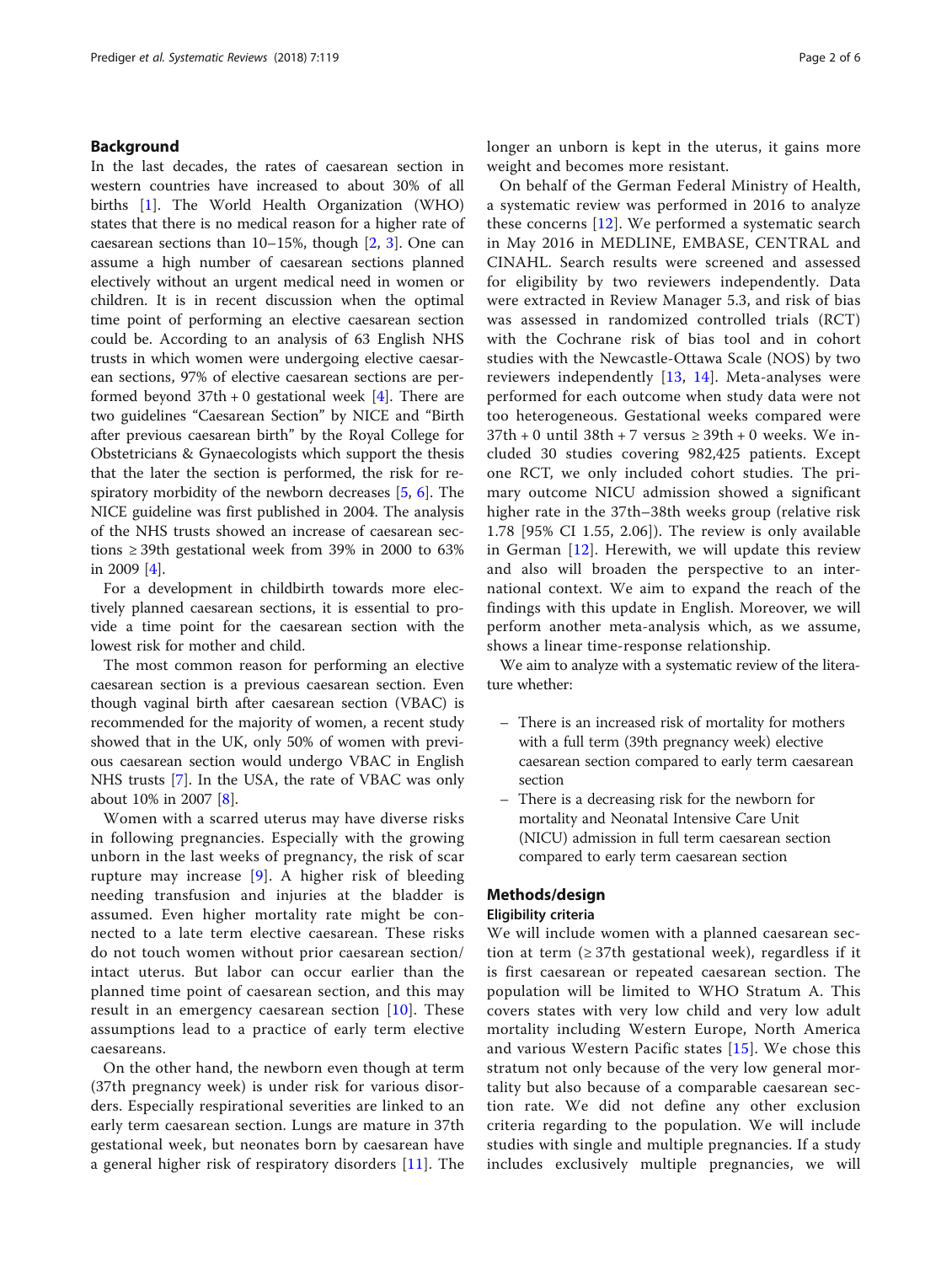conduct a subgroup analysis. Our interest is a planned caesarean section at early term (37th–38th week) compared to full term  $(≥ 39th week)$ . The primary outcomes are neonatal death, neonatal intensive care unit admission and maternal death. For secondary outcomes, see Table [1](#page-3-0). Outcomes with unspecific definition like respiratory morbidity or composite adverse events will be reported as it is defined in the relevant study. We will not make any restrictions regarding the language and publication date. If necessary, we will prompt translations of studies in languages unknown to the authors. We will consider RCTs, quasi RCTs and cohort studies. Both recommendations in the NICE and RCOG guidelines are based on cohort studies, and it is to assume that RCTs are exceptional.

# Information sources

We will systematically search MEDLINE, EMBASE, CENTRAL and CINAHL. Study registries will be searched for new studies (ClinicalTrials, Deutsches Register Klinischer Studien and EU clinical trials register) [BP; SB]. To identify grey literature, we will search in Google Scholar additionally [BP].

We will also check the references in included studies, guidelines and systematic reviews, and if necessary, will contact authors for additional data [BP].

#### Search strategy

Search strategy as a draft for MEDLINE:

(neonatal[tiab] OR neo-natal[tiab] OR maternal[tiab] OR Perinatal[tiab] OR peri-natal[tiab] OR "Perinatal Care"[Mesh] OR "intensive care"[tiab] OR "Intensive Care Units"[Mesh] OR oxygen[tiab] OR bleeding[tiab] OR Apgar[tiab] OR hypoglycemia[tiab] OR "Hypoglycemia"[Mesh] OR .hyperbilirubinemia[tiab] OR "Hyperbilirubinemia, Neonatal"[Mesh] OR "birth weight"[tiab] OR "Birth Weight"[Mesh] OR antibiotic\*[tiab] OR respirator\*[tiab] OR CPAP[tiab] OR "Continuous Positive Airway Pressure"[Mesh]) AND (Cesarean[tiab] OR Caesarean[tiab] OR Cesarian[tiab] OR Caesarian[tiab] OR "Cesarean Section"[Mesh] OR CSection[tiab] OR "C Section"[tiab] OR "C Sections"[tiab]) AND (Timing[tiab] OR late[tiab] OR prior[tiab] OR delayed[tiab] OR time[tiab] OR week\*[tiab]) AND Elective[tiab]

Search strategy will be developed by DP using MeSH terms and text words, and a librarian will check the strategy by applying the PRESS checklist [[16\]](#page-5-0).

### Study selection

Records identified through the searches will be added to an Endnote X7 database, and duplicates will be removed. Two reviewers will independently assess the relevance of the identified titles and abstracts [BP, SP]. Studies which are included for full text review will again be independently assessed by the same two

reviewers. Differences will be discussed until a consensus is found or a third reviewer will be included. The process will be completed in the same Endnote database. According to PRISMA, a flowchart of the study selection process will be developed.

# Data collection

Data will be collected in a beforehand piloted abstraction table by one reviewer [BP]; the other reviewer will monitor the entry for completeness and accuracy [SP]. We will extract data directly in a excel sheet. Items will be presented according to Table [2.](#page-3-0)

# Risk of bias assessment

Risk of bias will be assessed by two reviewers independently [BP, SP]. For (q) RCTs we will use the Cochrane Risk of Bias Tool [\[13\]](#page-5-0). In the systematic review performed for the German Federal Ministry of Health, we used the Newcastle-Ottawa Scale (NOS) to assess non-randomized studies, since ROBINS-I Tool was not published at that stage when a protocol was developed for the German Federal Ministry of Health. However, we found that NOS contained a few items to unspecific for the purpose of our review [[14](#page-5-0)]. For cohort studies, we will use the ROBINS-I Tool and assess all new studies as well as reassess all studies discovered in the prior report [[17](#page-5-0)].

## Data synthesis

If studies are sufficiently clinical homogenous, a meta-analysis will be performed. We will contact the authors to receive unadjusted data if only adjusted data are provided in the publication. We will perform a multivariate dose-response meta-analysis for pooling outcomes. Instead of "dose", we use "time" as variable starting with  $37th + 0$ gestational week up to 42nd + 0 in weekly steps. According to the results of the systematic review performed for the German Ministry of Health and other published literature, we assume a linear time-response relationship, for neonatal (adverse) outcomes, a regressive and for maternal (adverse) outcomes, a progressive trend is assigned [[11,](#page-5-0) [12,](#page-5-0) [18\]](#page-5-0). The analysis will assume a linear time-response relationship. We will examine visually for each outcome if the assumed linear time-response relationship is effectively present. If the relationship deviates from a linear form, we will use fractional polynomials to model a non-linear association [[19\]](#page-5-0). In the first stage, we will estimate a time-response curve (i.e. gestational week-outcome) for each study across gestational week values observed in the whole dataset. In the second stage, these curves will be pooled into an overall gestational week-outcome curve. The time-response analysis will follow the methods by Greenland and Longnecker [[20\]](#page-5-0). We will calculate study-specific slopes (linear trends), 95% confidence intervals from the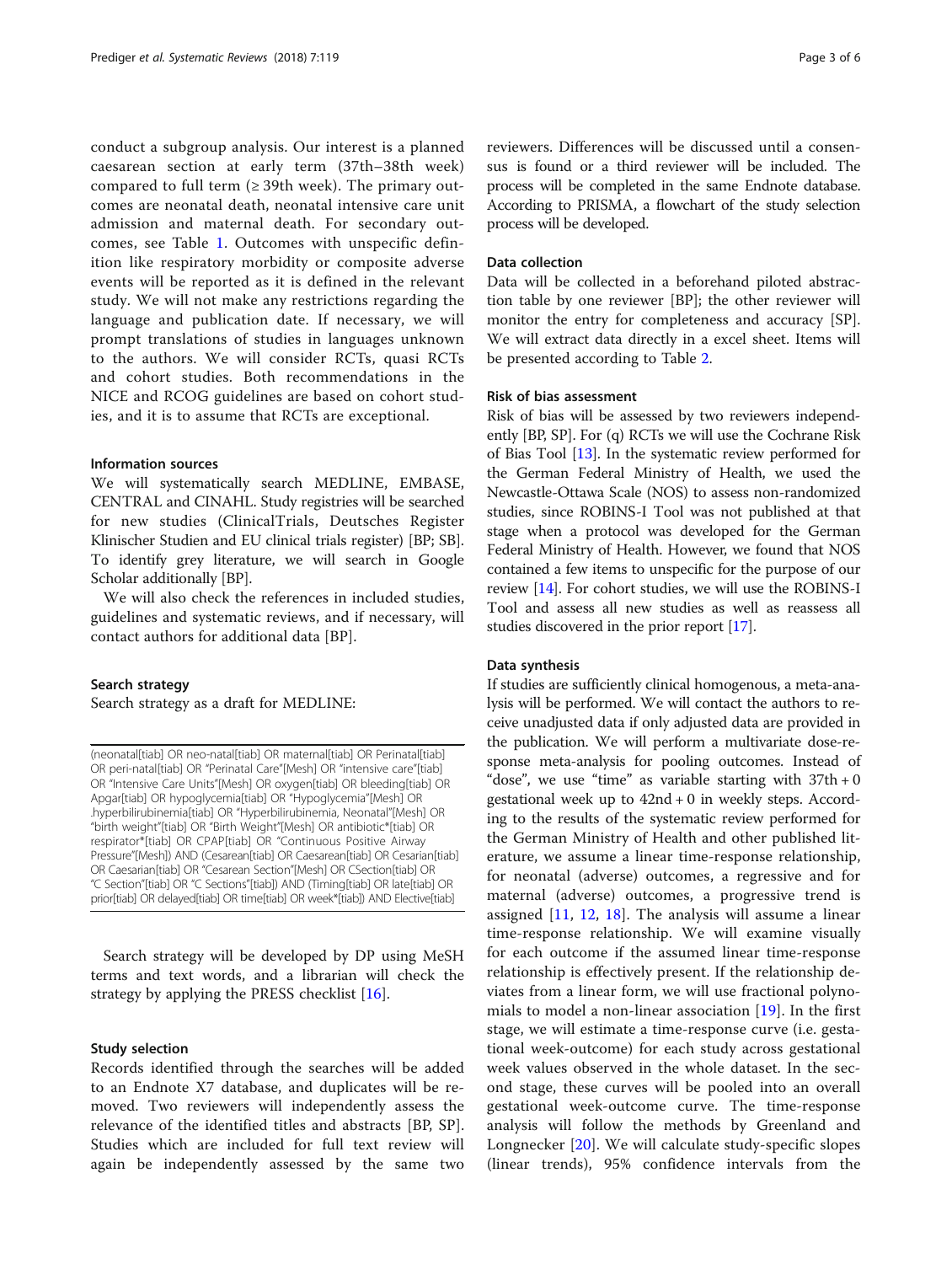<span id="page-3-0"></span>

| <b>Table 1 PICOS</b> |  |  |
|----------------------|--|--|
|----------------------|--|--|

| Population   | Women with electively planned caesarean section beyond prematurity ( $\geq$ 37th gestational week), regardless<br>of prior pregnancy or prior birth mode. WHO Stratum A                        |  |
|--------------|------------------------------------------------------------------------------------------------------------------------------------------------------------------------------------------------|--|
| Intervention | Elective caesarean section at $37th + 0$ until $38th + 6$                                                                                                                                      |  |
| Comparator   | Elective caesarean section $\geq$ 39th + 0                                                                                                                                                     |  |
| Outcome      | Primary outcome:                                                                                                                                                                               |  |
|              | Neonatal death, neonatal intensive care unit admission and maternal death                                                                                                                      |  |
|              | Secondary outcome:                                                                                                                                                                             |  |
|              | Neonatal: intensive care unit length of stay, respiratory morbidity, RDS, TTN, pneumothorax, hypoglycemia*<br>Apgar score, hyperbilirubinemia needing phototherapy, birth weight and near miss |  |
|              | Maternal: hysterectomy, bleeding needing transfusion, near miss and adverse events                                                                                                             |  |
| Study type   | RCT, quasi RCT and cohort study                                                                                                                                                                |  |

RCT randomized controlled trial, RDS respiratory distress syndrome, TTN Transient tachypnea of the neonate

\*Depending on the age at assessment: 0–3 h < 2.0 mmol/l; 3–24 h < 2.2 mmol/l; > 24 h < 2.5 mmol/l [\[30](#page-5-0)]

natural logs of the reported effect measures and confidence intervals across gestational weeks, taking the correlations between RRs into account. In case of the reference category being not the lowest category, we will first try to recalculate data in such a way that the lowest category will be the reference category. In cases where this will not be possible, we will exclude the categories below the reference category for the linear time-response analysis. For studies reporting ranges of weeks, the midpoint of the lower and upper cut-off will be assigned for each category. When upper and lower categories will be open-ended, the lower and upper cut-off value will be 37th + 0 and 42nd + 7 weeks. Again, the midpoint of the lower and upper cut-off will be assigned for each category. When authors report the median or mean

Table 2 Data extraction

| Methods      | Study type: RCT, cohort study                                                                                                                                                                                            |  |  |
|--------------|--------------------------------------------------------------------------------------------------------------------------------------------------------------------------------------------------------------------------|--|--|
|              | Setting: academic hospital, general clinic                                                                                                                                                                               |  |  |
|              | Recruitment period:                                                                                                                                                                                                      |  |  |
| Participants | Exclusion criteria:                                                                                                                                                                                                      |  |  |
|              | Characteristics: age, ethnicity, BMI, parity, previous<br>caesarean, smoking status, marital status, maternal<br>disease and indication for caesarean                                                                    |  |  |
|              | Included patients:                                                                                                                                                                                                       |  |  |
|              | Drop outs:                                                                                                                                                                                                               |  |  |
| Time points  | Time point of caesarean section:                                                                                                                                                                                         |  |  |
| Outcomes     | Primary outcome: neonatal death, neonatal intensive<br>care unit admission and maternal death                                                                                                                            |  |  |
|              | Secondary outcome:                                                                                                                                                                                                       |  |  |
|              | Neonatal: intensive care unit length of stay,<br>hospitalization, respiratory morbidity, RDS, TTN,<br>pneumothorax, hypoglycemia, Apgar Score,<br>hyperbilirubinemia needing phototherapy, birth<br>weight and near miss |  |  |
|              | Maternal: hysterectomy, bleeding needing<br>transfusion near miss and adverse events                                                                                                                                     |  |  |

per category, this will be used to assign the corresponding RR for each study.

In a sensitivity analysis, we will conduct a univariate random effects meta-analysis  $(37th + 0-8th + 6 \text{ vs } \geq 39th + 0$ gestational week). If more than one effect estimate will be reported, we will choose the model with the greatest degree of control for potential confounding. We will calculate pooled risk ratios, mean differences or if necessary, standardized mean differences. We will use the Paule and Mandel heterogeneity variance estimator and modified Hartung-Knapp confidence intervals for the pooled estimates [[21](#page-5-0), [22\]](#page-5-0). Beta-binomial models (random effects model) will be computed for rare events, such as mortality [[23](#page-5-0)].

If possible, subgroup analyses will be performed for the following variables:

- Repeat elective caesarean versus first caesarean section.
- Study region (North America, Europe and Asia).
- Maternal age.
- Maternal BMI.<br>• Multiple pregn
- Multiple pregnancies.

Additionally, we will conduct sensitivity analyses according to study design and dependent on the results of risk of bias assessment.

We will consider clinical and methodological heterogeneity. Therefore, clinical experts will assess clinical heterogeneity and methodologists will assess methodological heterogeneity. Statistical heterogeneity will be assessed by the Q test and  $I^2$  statistic [[24\]](#page-5-0).

All analyses will be performed with  $R$  3.3.2 using the metaphor and dosresmeta packages [\[25](#page-5-0), [26](#page-5-0)].

If data are too heterogeneous, we will perform a structured narrative analysis of the outcome. We will use GRADE to synthesize the results [[27](#page-5-0)]. Two reviewers (BP and SP) will independently perform the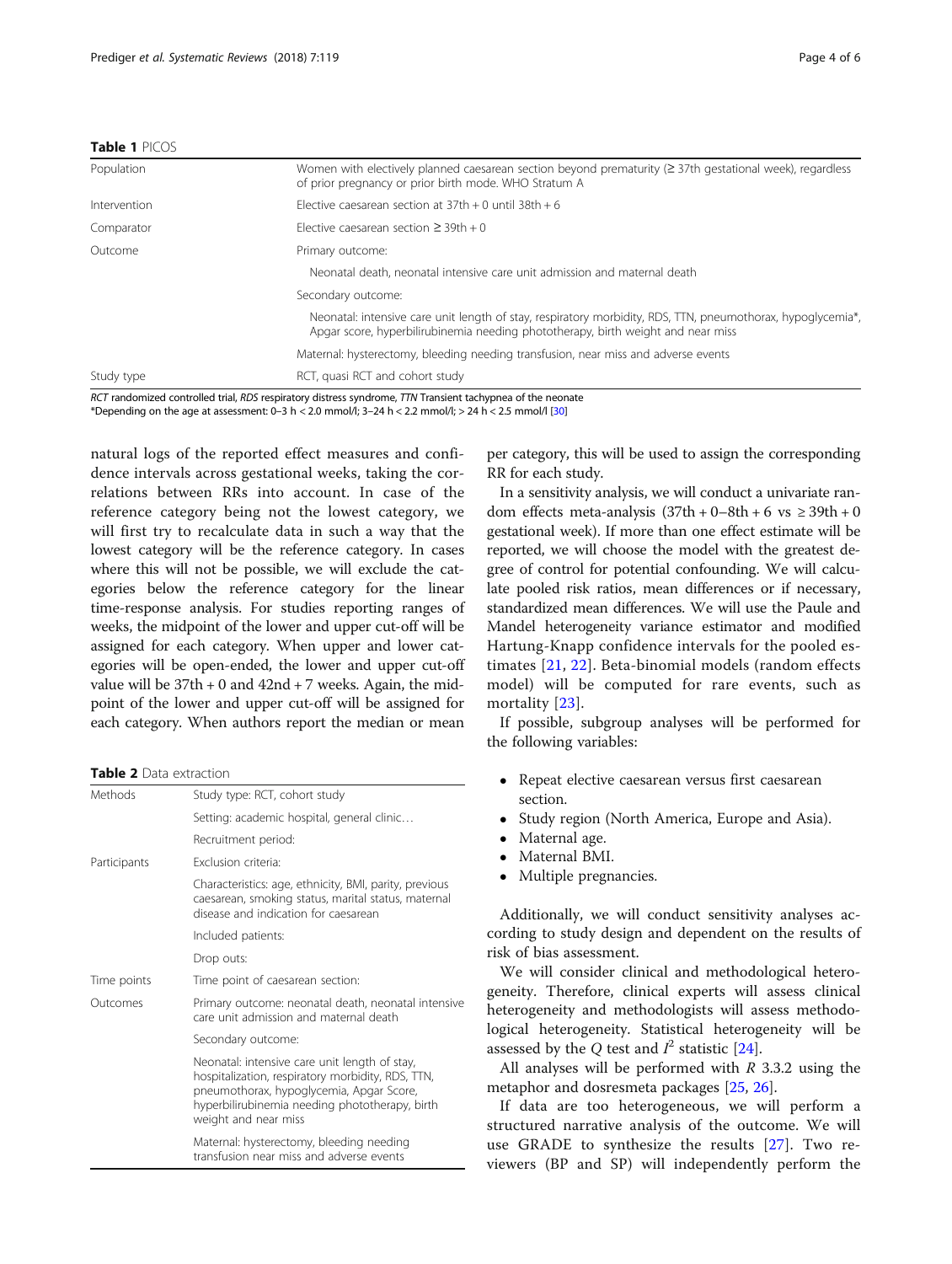<span id="page-4-0"></span>

| Table 3 Differences between 2016 and update systematic review |  |
|---------------------------------------------------------------|--|
|---------------------------------------------------------------|--|

|                                                      | Systematic review on behalf of the German Federal<br>Ministry of Health 2016                                              | Systematic review planned 2017                                                               |
|------------------------------------------------------|---------------------------------------------------------------------------------------------------------------------------|----------------------------------------------------------------------------------------------|
| Language                                             | German                                                                                                                    | English                                                                                      |
| Publication                                          | Website of the German Federal Ministry of Health                                                                          | International peer reviewed journal                                                          |
| Grey literature search                               | None                                                                                                                      | Google Scholar                                                                               |
| Risk of bias assessment in non-randomized<br>studies | Newcastle-Ottawa Scale                                                                                                    | ROBINS-I tool for non-randomized studies                                                     |
| Comparison                                           | Comparison of the 37th-38th pregnancy week to<br>$\geq$ 39th pregnancy week                                               | Time-response analysis including 37th until 42nd<br>pregnancy week including steps of 1 week |
| Meta-analysis                                        | Mantel-Haenszel test considering random effects                                                                           | Time-response analysis, see section data synthesis                                           |
| Software                                             | Review Manager 5.3                                                                                                        | $R$ 3.3.2 + metaphor and dosresmeta package                                                  |
| Results                                              | NICU admission (primary outcome): higher rate in<br>the 37th-38th weeks group (relative risk 1.78<br>[95% CI 1.55, 2.06]) | $\overline{\phantom{m}}$                                                                     |

GRADE assessment for each outcome with the GRA-DEpro GDT software. Domains assessed with the GRADE approach are risk of bias, inconsistency, indirectness, imprecision, publication bias, large effects, confounding and dose-response gradients.

# Meta-biases

#### Publication bias

We will assess publication bias by visual inspection of the funnel plots for asymmetry. Furthermore, we will apply Egger's test and Begg's test [\[28,](#page-5-0) [29](#page-5-0)]. A  $p$  value < 0.1 will be considered statistically significant. Study registers will be searched for (yet) unpublished studies.

# Selective reporting within studies

If available, study protocols will be checked and compared with reporting in studies. We will ask authors for availability of study protocols and search ClinicalTrials.gov.

# **Discussion**

This review should cover a broad range of studies comparing an early term with a late term elective caesarean section. We will include RCTs and cohort studies, though we assume that the number of RCTs will be small. The results will be discussed and critically appraised. We are looking for evidence which can support the decision for the time point of elective caesarean section. See Table 3 for the differences between the old (2016) and the update systematic review. This review should improve the outcomes for mother and child in elective caesarean section by being a help in medical decision making.

# Abbreviations

NICU: Neonatal intensive care unit; RCT: Randomized controlled trial; VBAC: Vaginal Birth after cesarean section; WHO: World Health Organization

#### Availability of data and materials

The datasets generated and analyzed during the current study will be available from the corresponding author on reasonable request.

#### Authors' contributions

BP, TM and DP designed the study. BP wrote the first draft of the protocol. DP developed the search strategy draft. TM developed the section data synthesis. FL is the clinical expert. SP, SB and EN helped to draft the manuscript. All authors have been involved in revising the manuscript and approved the final manuscript.

#### Ethics approval and consent to participate

Not applicable.

#### Consent for publication

Not applicable.

#### Competing interests

The authors declare that they have no competing interests.

#### Publisher's Note

Springer Nature remains neutral with regard to jurisdictional claims in published maps and institutional affiliations.

#### Author details

<sup>1</sup>Institute for Research in Operative Medicine, Witten/Herdecke University, Ostmerheimer Str. 200, Haus 38, 51109 Cologne, Germany. <sup>2</sup>Department of Gynecology and Obstetrics, Goethe-University, Theodor-Stern-Kai 7, 60590 Frankfurt, Germany. <sup>3</sup> Brandenburg Medical School - Theodor Fontane, Faculty of Health, Campus Neuruppin, Fehrbelliner Str.38, 16816 Neuruppin, Germany. <sup>4</sup>Interdisciplinary Centre for Health Services Research, Witten/ Herdecke University, Alfred-Herrhausen-Straße 50, 58448 Witten, Germany.

#### Received: 2 October 2017 Accepted: 27 July 2018 Published online: 16 August 2018

#### References

- 1. Ye J, Betrán AP, Vela MG, Souza JP, Zhang J. Searching for the optimal rate of medically necessary cesarean delivery. Birth (Berkeley, Calif). 2014;41(3): 237–44.
- 2. WHO. Appropriate technology for birth. Lancet. 1985;326(8452):436–7.
- 3. Betrán AP, Merialdi M, Lauer JA, Bing-Shun W, Thomas J, Look PV, et al. Rates of caesarean section: analysis of global, regional and national estimates. Paediatr Perinat Epidemiol. 2007;21(2):98–113.
- 4. Gurol-Urganci I, Cromwell DA, Edozien LC, Onwere C, Mahmood TA, van der Meulen JH. The timing of elective caesarean delivery between 2000 and 2009 in England. BMC Pregnancy Childbirth. 2011;11:43.
- 5. National Institute for Health and Care Excellence (NICE). Caesarean section 2011 [17.05.2016]. Available from: [https://www.nice.org.uk/guidance/cg132.](https://www.nice.org.uk/guidance/cg132)
- Royal College of Obstetricians and Gynecologists (RCOG). Birth after Previous Caesarean Birth 2015 [17.05.2016]. Available from: [https://www.](https://www.rcog.org.uk/en/guidelines-research-services/guidelines/gtg45) [rcog.org.uk/en/guidelines-research-services/guidelines/gtg45/](https://www.rcog.org.uk/en/guidelines-research-services/guidelines/gtg45).